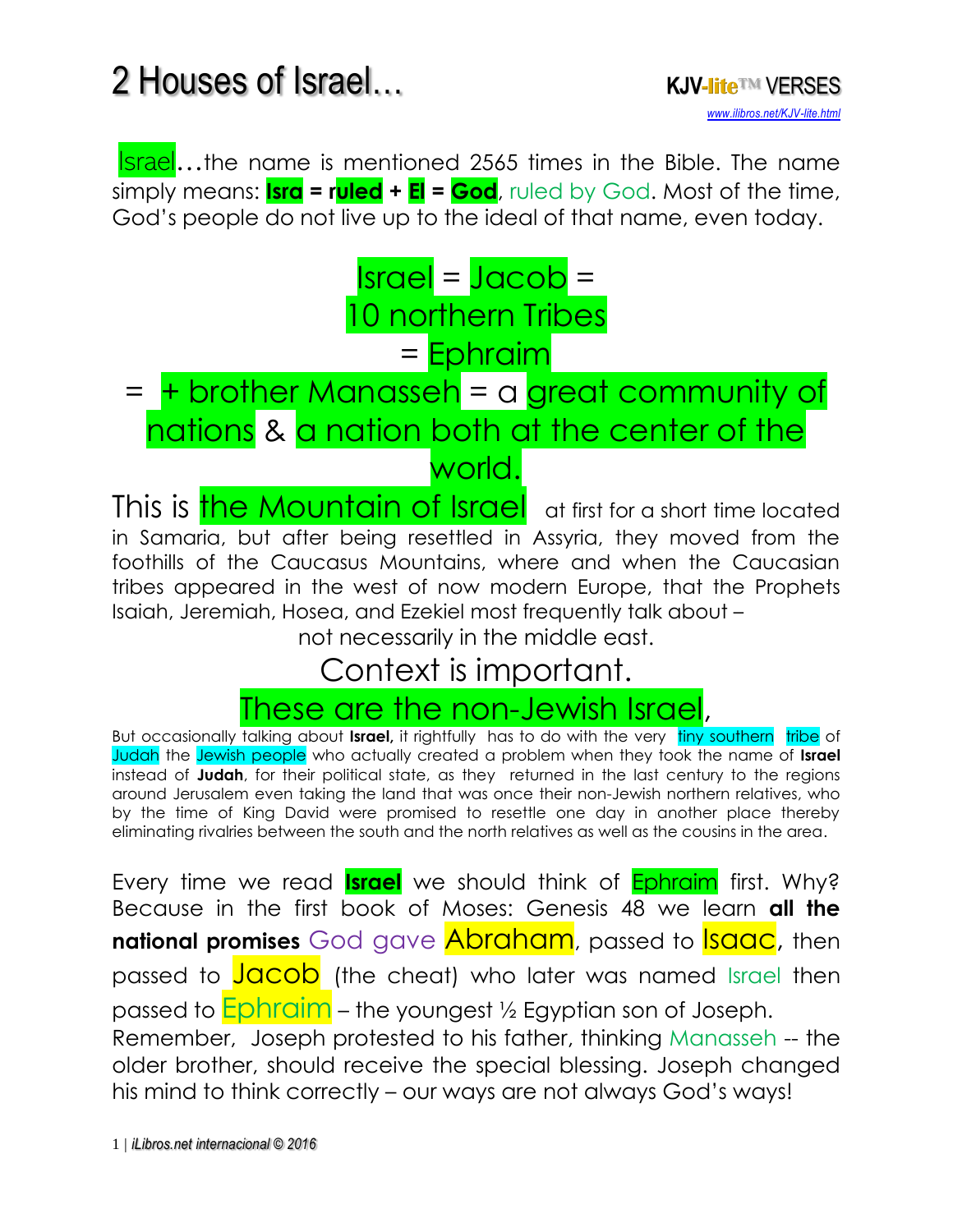**Manasseh** was promised to become a **[great nation](http://www.isa-net.org/pdf/ISAIAH18vs1.pdf)** at the center of the earth described by prophet Isaiah, a whole chapter announces blessing to that nation -- Isaiah 18. But remember: **Ephraim** will be greater! Ephraim would [become a community of many](http://www.isa-net.org/pdf/GENESIS48vs13.pdf) nations; at the center of the world. And there you will begin to find Rebekah's blessing fulfilled, of her thousands of millions = 1,000,000,000. A lot.

So in the OT, when we read: the **house of Jacob**, **the House of Israel**, The **house of Ephraim**; or **Ephraim and Manasseh** often mentioned together, we are learning about massive numbers of people at the center of the earth; descendants of the 10 very populous northern tribes. Their capital was Samaria. Prophet Jeremiah lived after Assyria resettle the 10 tribes in the north. Jeremiah was given the assignment to **uproot** and **throw down**; he was also given the charge to **build** and **plant**. Where? Most bible scholars do not know.

It is interesting, Jeremiah who lived during the time the little southern kingdom of Judah was taken to Babylon 175 years **after** Ephraim's Israel had resettled at the foothills of the Caucasus Mountains – the place where ISRAEL was supposed lost to history, yet Jeremiah writes: Ephraim is my firstborn, declare it in the **islands**. The One who scattered Israel, will also gather him.

So hopefully you just thought: Ephraim, the ½ Egyptian young son of Joseph, who in the later days would become a massive commonwealth of many nations, scattered in some Islands at first, secure from the traditional enemies they encountered in the middle east, who being of the House of Joseph, Ephraim and to a lesser degree Manasseh were leaders of the large 10 northern tribes, as

they grew into a multitude at the center of the earth; In their pride they would need to learn a lesson. Notice these ½ Egyptian brothers were not Jewish of the little house of Judah that today is only 7,000,000.

And whatever Jacob saw when blessing the two sons of Joseph, he concluded saying: May God make you like Ephraim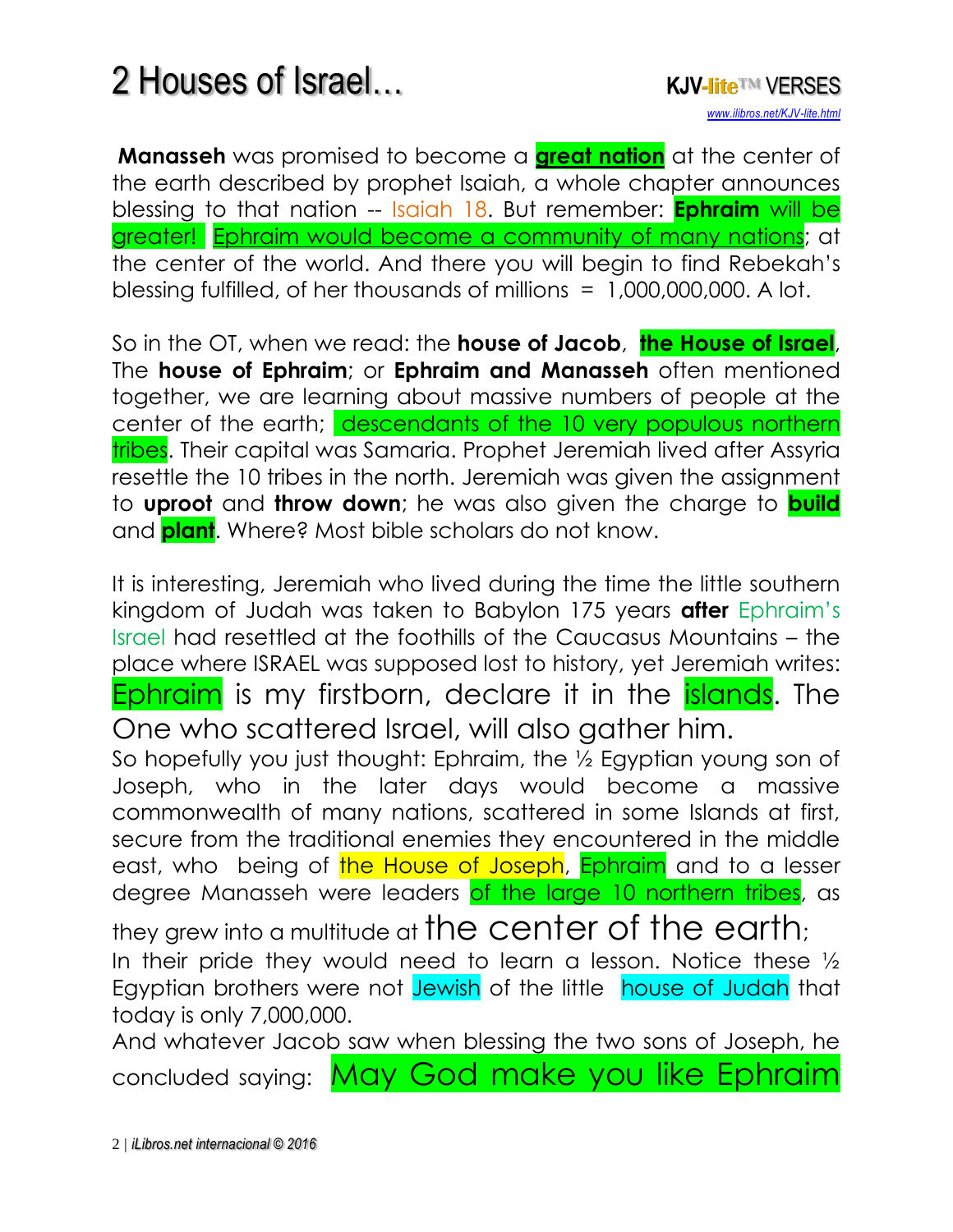and Manasseh. Which, after a while probably didn't go over well with the other tribes, as inferiorities and jealousies undoubtedly emerged.

This KJV-lite NOTE is about: **The 2 Houses of Israel; 2** specific Houses, both referred to by the prophets, mentioned throughout the Old Testament, 2 groups of God's people – with 2 distinct nations and histories of God's people happening, greatly blessed by God; and with their blessing came great responsibility:

So we first learned about **Ephraim's House of Israel.** 

Second we learn about: 1 very small group in the south, **not** lost to history, to where came the Messiah, the Savior of the world who gave many promises for all eternity. The House of Judah. Judah was the father of the Jewish people. They are now in the land where Jerusalem has been their capitol a very long time. They are the same population as little El Salvador in Central America. **Abraham, Isaac, Jacob, and** Ephraim's Israel, **were not Jewish.**

The Bible is so interesting; even the Old Testament. So, pay attention:

**Abraham, Isaac and Jacob...** are all **Semites**; they are descendants of Shem, 1st son of Noah. Read about [their ancient lineage in Genesis 11](http://www.isa-net.org/pdf/GENESIS10vs1.pdf) where we also learn about **Eber**, the father of the Hebrews… that name is still identified with the Spanish Iberian Peninsula.

Check out [common origins of the Basque and Armenian languages:](https://youtu.be/fKXnz9YMa9A) general academia is silent on this truth, but DNA is incontrovertible. Isn't Yerevan at the foothills of the Mountains of Ararat where Noah and his family spread out to all the world?

The Basque people speak the language of Armenia but cannot read their written language; and the opposite is true; which is like those who speak Hebrew who communicate with the Welch, and the opposite is true, though they can't read their languages. Watch: **Basque – [Language of mystery.](https://www.youtube.com/watch?v=S1l9oDiSiEQ#action=share)**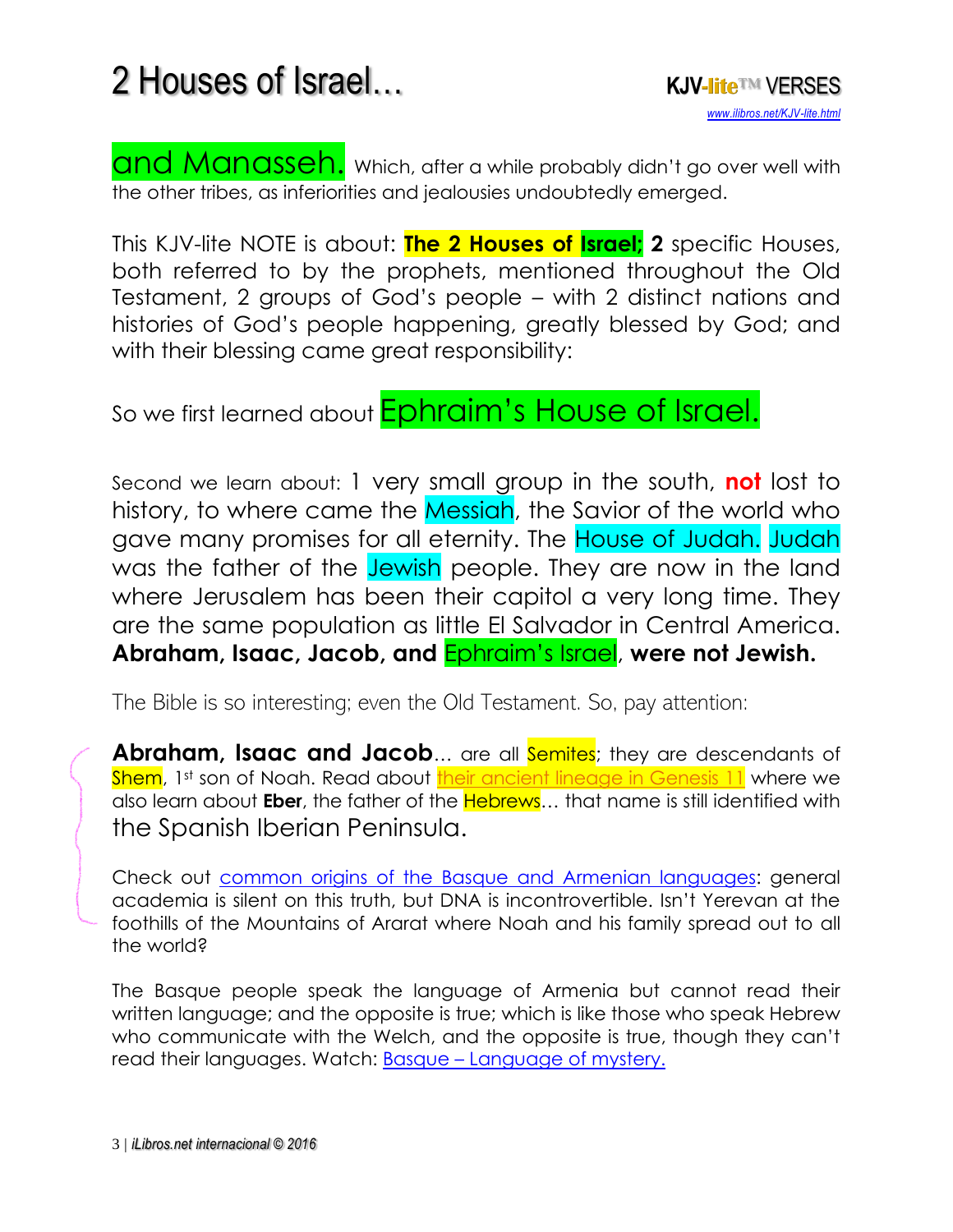**Abraham, Isaac and Jacob** are all Shemites, and they are all Hebrews.

#### **Abraham** was **not** Jewish;

why? Simple, because Abraham was the areat grandfather of Judah, he did not come from **Judah**. Did you know from Abraham we get the name for **Arab**, so we could say: Judah was an **Arab**; though for some reason that name was designated to those of Abraham born of his 2 other wives: Hagar and Keturah;

#### **Isaac** was **not** Jewish;

why? Simple, because he was the grandfather of Judah;

#### **Jacob** was **not** Jewish;

why? Simple, because he was the father of Judah. Jacob / whose name means: cheat, scoundrel; swindler always in pursuit of what did not belong to him; his name changed when he was 100 years old to…

Israel which means: ruled by God; remember: he was not Jewish.

Jacob / Israel… was a very busy man, who had 4 wives: the mothers of his 12 sons:

**Leah** (sons: Ruben, Simeon, Levi, **Judah**, Issachar, Zebulun);

**Bilhah** (sons: Dan, Naphtali);

**Zilpah** (sons: Gad, Asher);

**Rachel** (sons: **Joseph** and Benjamin),

## And what is the point?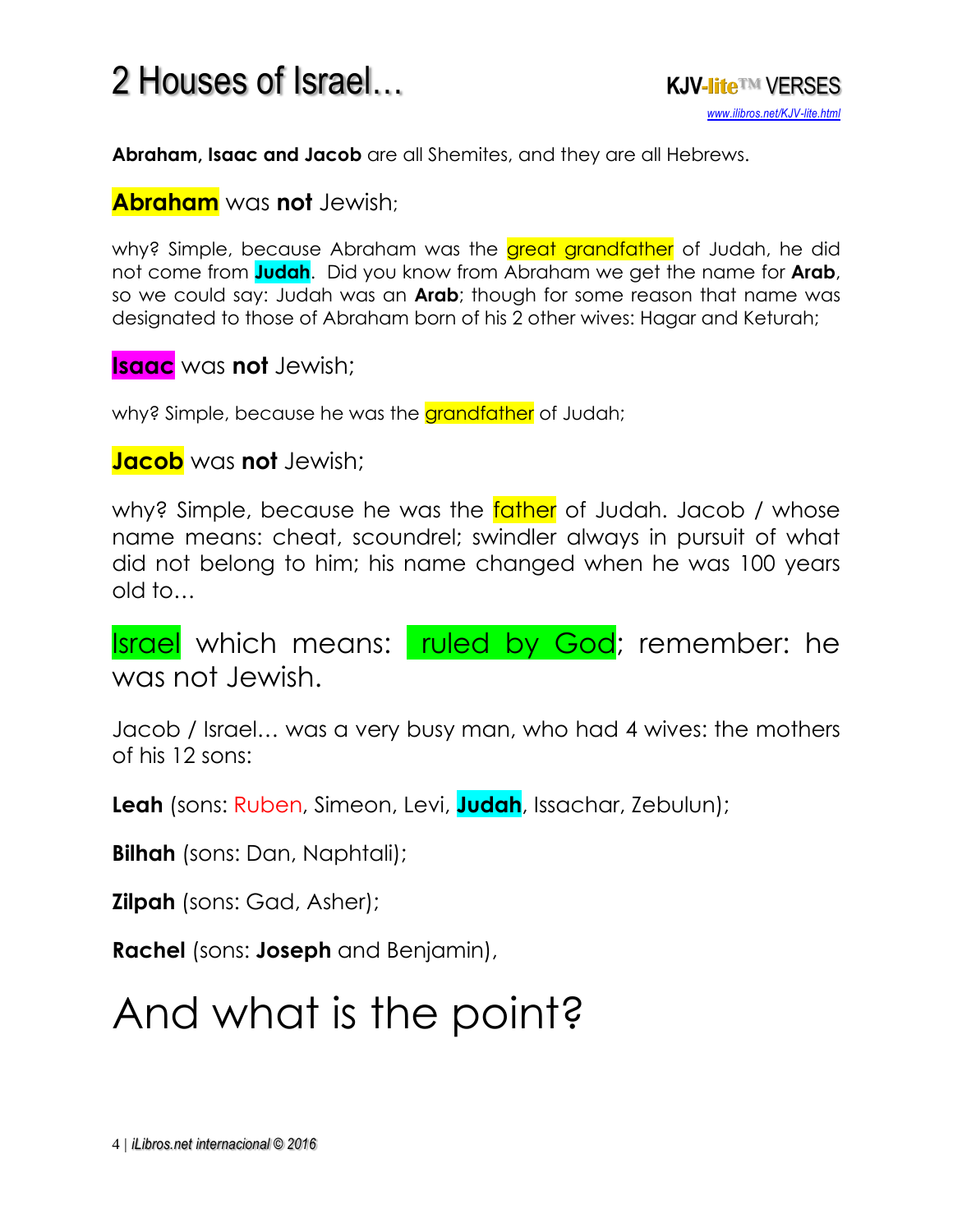Well, to only  $\bf{l}$  of his adopted sons; to **Ephraim**, the  $\frac{1}{2}$  Egyptian son was given the **birthright promises**, the national, heritage promises here in time, that the LORD God gave first to Abraham, Isaac, and Jacob, passed to Ephraim. He wants His people to know when He makes a promise -- conditional or unconditional **He is faithful**; He will keep His word; He will perform what He said, even here in time.

Because, as we know now, the things of time… are only part of the story He is writing. More importantly, He has a mystery that was kept secret during the Old Testament period hinting to things eternal.

But the offspring of their father **Israel**; **all the children born to him** can be called: House of **Israel**. though the real history has been ignored, and that name has been narrowly selected to incorrectly mean: modern-day Judah, the Jewish people in the state of Israel – who do not live up to the name: ruled by God. nor their name: Praise of God.

Just look around Jerusalem today; see how it is filled to the brim with religious junk and idolatry built on artificial demonic traditions, still repugnant to the Lord God who gave His covenant to those at the time of Moses. And instead of becoming a blessing carrying the Lord God's great name to the ends of the earth, they (both houses) chose to become a curse, and still for the most part, ignore what HE said and go their own way. There is a reason Messiah returns with a rod of iron and steps on the Mount of Olives, only to cause the biggest earthquake taking down all the crap; making a lovely new place for Him to park in His Tent.

One of the 12 sons born to Jacob/ Israel was named: Judah, and the offspring from Judah allied with his brother Benjamin, those 2 tribes are known as: Jewish. Judah distinguished himself, and was promised the great law giver -- Messiah to come from him; but when Messiah showed up, the Jewish leaders in the south rejected the chief cornerstone. And since then the 2 tribes in the south were pushed around by the world, only returning to the region in recent years, yes they descend from Israel, though most often are known as the little House of the Jewish people.

**The birthright of Abraham, Isaac and Jacob** was given in Egypt to Joseph's son, **Ephraim**. Joseph's 2 sons were 1/2 Egyptian. Specifically, we read: The younger brother will be greater; his offspring will become a multitude – a commonwealth of nations – Genesis 48.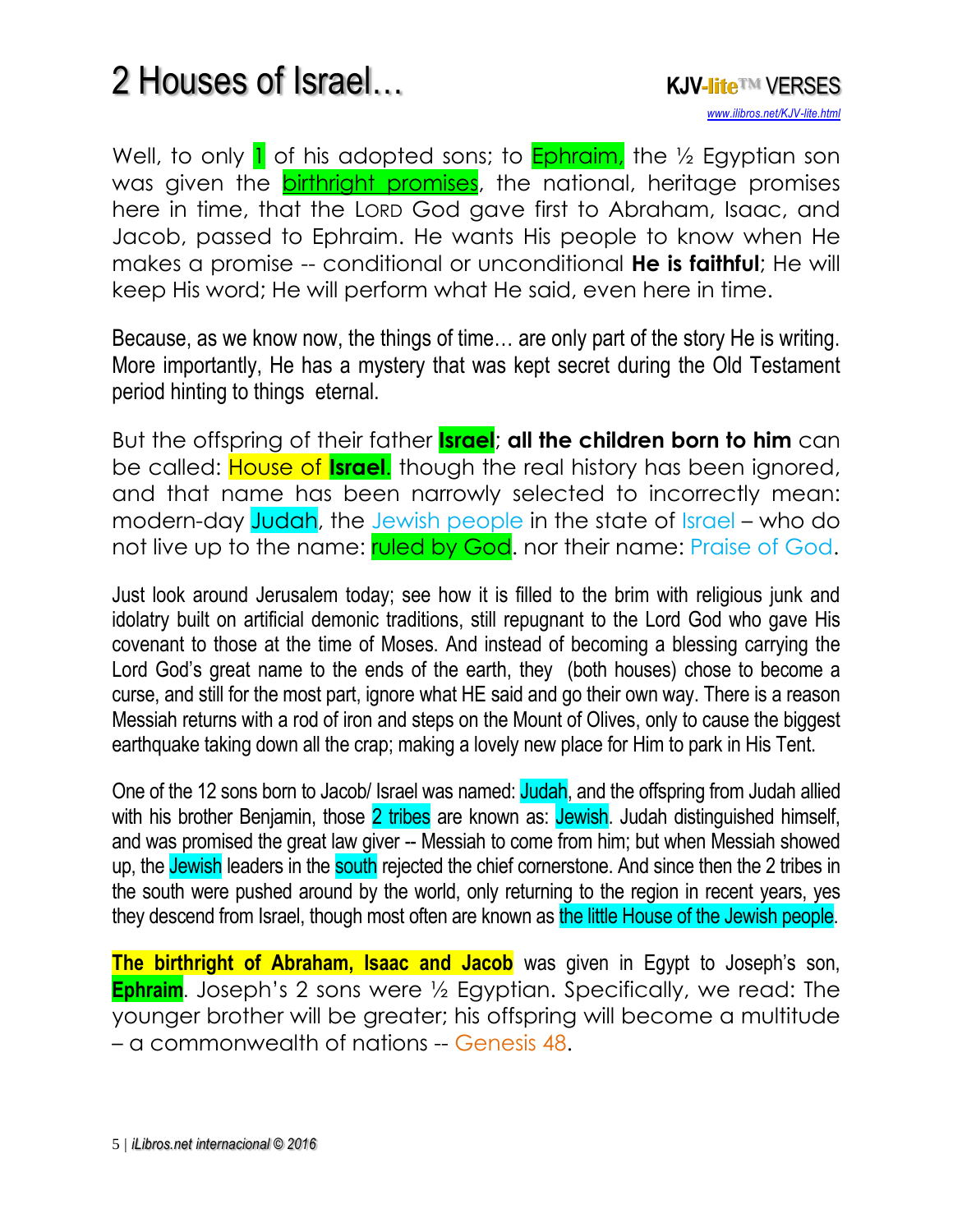After learning about the [great community of nations,](http://www.isa-net.org/pdf/GENESIS48vs13.pdf) and the great [nation](http://www.isa-net.org/pdf/ISAIAH18vs1.pdf) at the center of the earth, then turn the page,

Immediately, in the next chapter of Genesis we read: Jacob called his 12 sons... and said: Gather yourselves together, I will tell you what will happen in the last days -- Genesis 49. BTW the last days, are our times, the **last 3 days** still on the Lord's calendar as Gentile nations come to a close; and Messiah prepares to come in power and great glory to rule the earth with a rod of iron.

1st and 2<sup>nd</sup> Kings are the OT historical perspective - the history and events from the **10** tribes of the **Northern Kingdom**… House of **Israel**.

The **10 Northern tribes** were taken captive 175 years earlier to **Assyria**; Nineveh was its capital - modern day Mosul, in modern Iraq.

1<sup>st</sup> and 2<sup>nd</sup> Chronicles are the OT historical perspective -- the history and events from the **2** tribes of the **Southern Kingdom**, House of **Judah**;

The **2 Southern tribes** were taken captive much later to **Babylon** -- it was the capital, in the area of modern day Iraq and Iran / Persia.

King David of the House of Judah -- who ruled over **both** the House of Judah, his lineage, **and also** the House of Israel… when in his old age, David is at rest and peace in his home in Jerusalem, and God makes an unconditional promise with him and says:

**[1]** I will appoint a place for My people Israel, **led by those 2 brothers** / much like William and Harry but **½ Egyptian brothers** like 75% of the DNA of men living in England: Check out: **[King Tutankhamun DNA](https://youtu.be/5Vg2BMkEjR0)** and **[2]** will plant them, that they **[3]** may dwell in a place of their own, and **[4]** move no more**; [5]** neither will the wicked children afflict them anymore -- **[2 Samuel 7:10](http://www.isa-net.org/pdf/2SAMUEL7vs1.pdf)**.

**This** 5-point promise has **nothing** to do with the House of Judah, whose history for the last 2,000 years could **not** be described this way.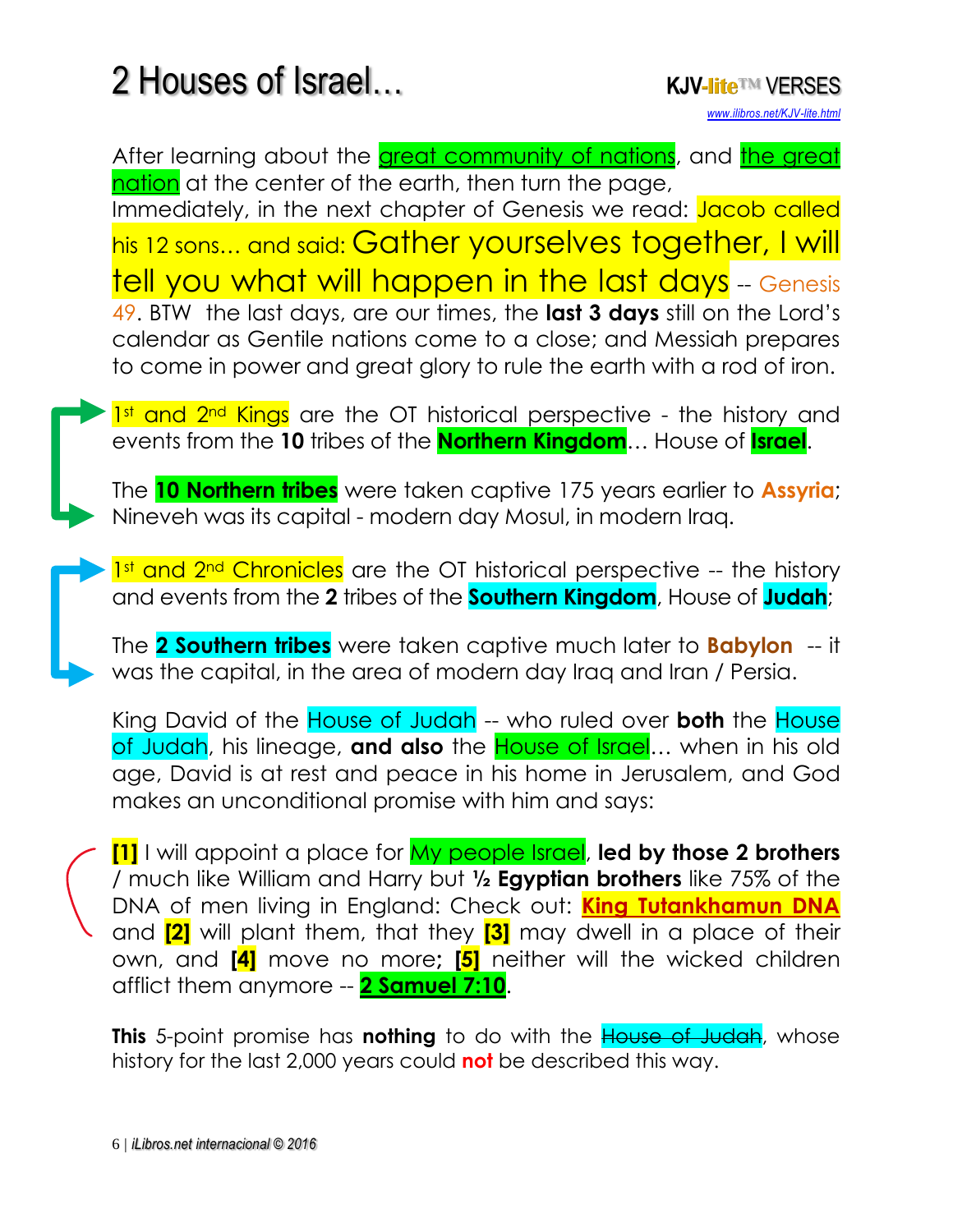This promise is to the **House of Israel – the 10 tribes**; brothers always scrapping with each other. Clearly, God… for His purposes… was going to separate the two houses, putting sure distance between the **House of Israel** and the House of Judah.

By the time we get to Isaiah (circa 700 BC) he tells us about **the LORD of hosts**, and writes: He will be a sanctuary; but for a stone of stumbling and a rock of offence to **both** houses of Israel – Isaiah 8:14. And we know that Hebrew word for **both**… is first used in the Bible when we read about… Noah building an ark and filling it with animals  $-$  two by two; it is the same word.

#### **Can we say: both** houses of Israel?

Isaiah writes many chapters in detail: to **Israel in the isles**… which begs the question: **what isles**?

Jeremiah is told he will be a prophet to nations: **plural,** both the House of Judah that was preparing to be carried away to Babylon; **and** the House of Israel that, 175 years earlier resettled in Assyria, but did they stay there? The LORD God told Jeremiah: he was set over the nations and over the kingdoms to uproot, to pull down, to destroy, and to throw down; **to build** and **to plant** -- **[Jeremiah 1](http://www.isa-net.org/pdf/JEREMIAH1vs1.pdf)**.

Jeremiah wrote his very lengthy book of prophecies at a stormy time of strife and devastation... but in the aftermath of peace and planting and growing... he was not able to write? Why?

**Where did Jeremiah build and plant?** No one in the middle east seems to know. Well then, maybe he left the middle east.

The word of the LORD came to Jeremiah, thus says the LORD, Call to Me, and I will answer; and show you great and mighty things which you do not know. If you can break My covenant of the day, and My covenant of the [night, that there should not be day or night in their season, then also](http://www.isa-net.org/pdf/JEREMIAH33vs1.pdf)  [My covenant can be broken with David My servant, that he will](http://www.isa-net.org/pdf/JEREMIAH33vs1.pdf) not [have children to reign upon his throne](http://www.isa-net.org/pdf/JEREMIAH33vs1.pdf) -- **[Jeremiah 33](http://www.isa-net.org/pdf/JEREMIAH33vs1.pdf)**.

Well folks, the sun and moon are still in the sky... doing their tasks... **so: where is** one of David's in direct, unbroken succession, reigning upon the throne of David?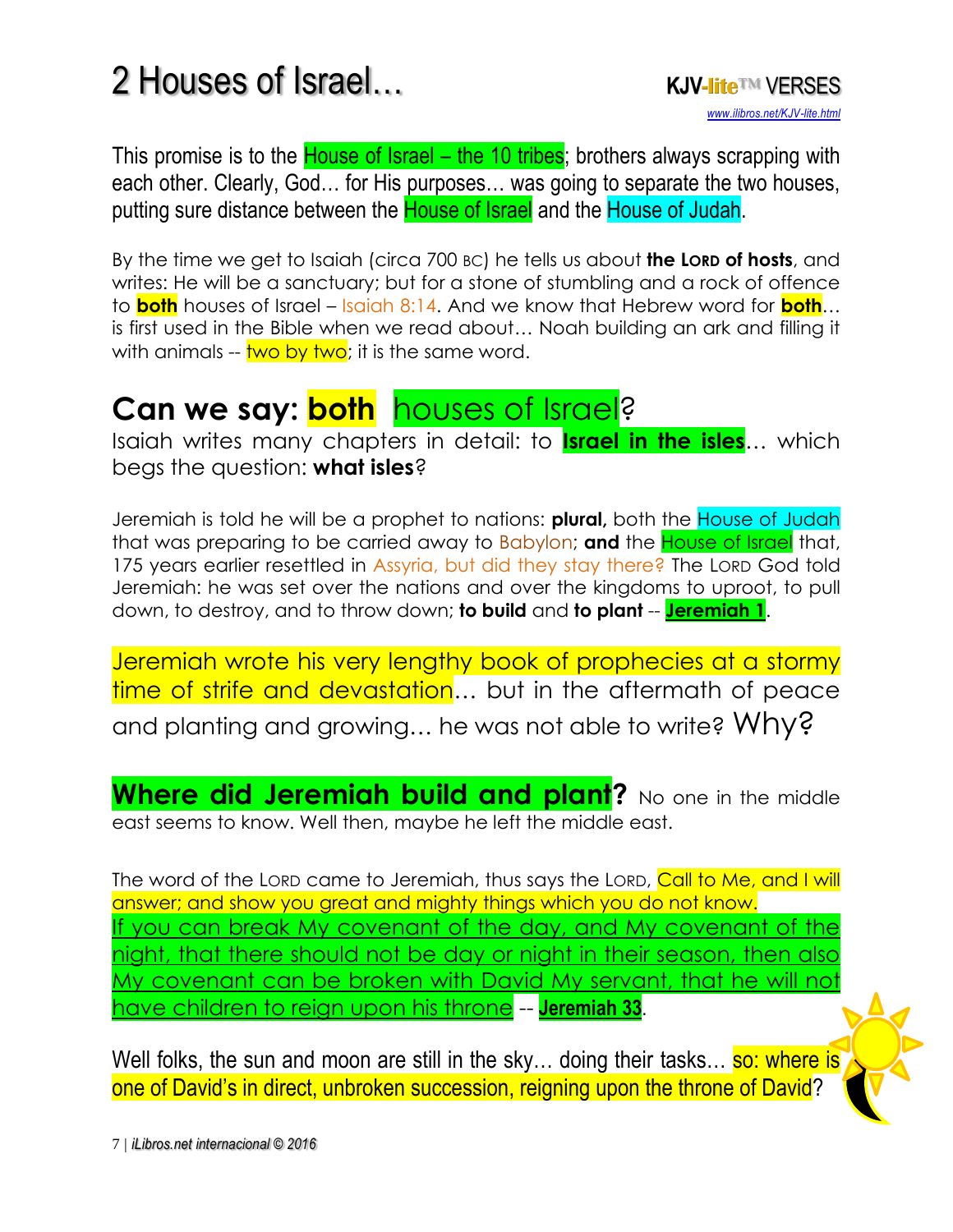Where is a monarchy in some way associated with a multitude of nations, today? And where is a great nation somehow related to that monarchy – even if they are like squabbling brothers, today?

Moreover, wherever Jeremiah went to build and plant… he was the guardian of the daughters of the royal House of Judah… and took them with him to where the royals of Zarah were.



In those days -- **the last days**, when 3 workdays remain on the LORD'S calendar of the Gentile nations… the House of Judah will walk to the House of Ephraim's Israel... they will come from the land of the north to the land I gave for an inheritance to your fathers -- **[Jeremiah 3:18](http://www.isa-net.org/pdf/JEREMIAH3vs1.pdf)**. And prophet Isaiah says: Look / pay attention... **they will come from** afar, from the north … and from the west.

Said differently, Judah will go to **Israel...** and together, since it takes **both Houses** working together, they will return to the land promised to Abraham, Isaac and Jacob. And history tells us that is what happened!

So are there any objections to this earthly kingdom? A kingdom of the **union Jack**. What union of Jacob are they referring too? Jesus at his illegal trial... answered Pontius Pilate, I am a king; but My kingdom is not of this world. We know when Messiah comes again, things will be different.

For what reason had Jesus told His disciples to go first, to the lost sheep of the House of Ephraim's Israel? -- Matthew 10:6 something that makes **no** sense if the lost sheep of the House of Ephraim were not lost, but were the Jewish people standing in front of them, right?!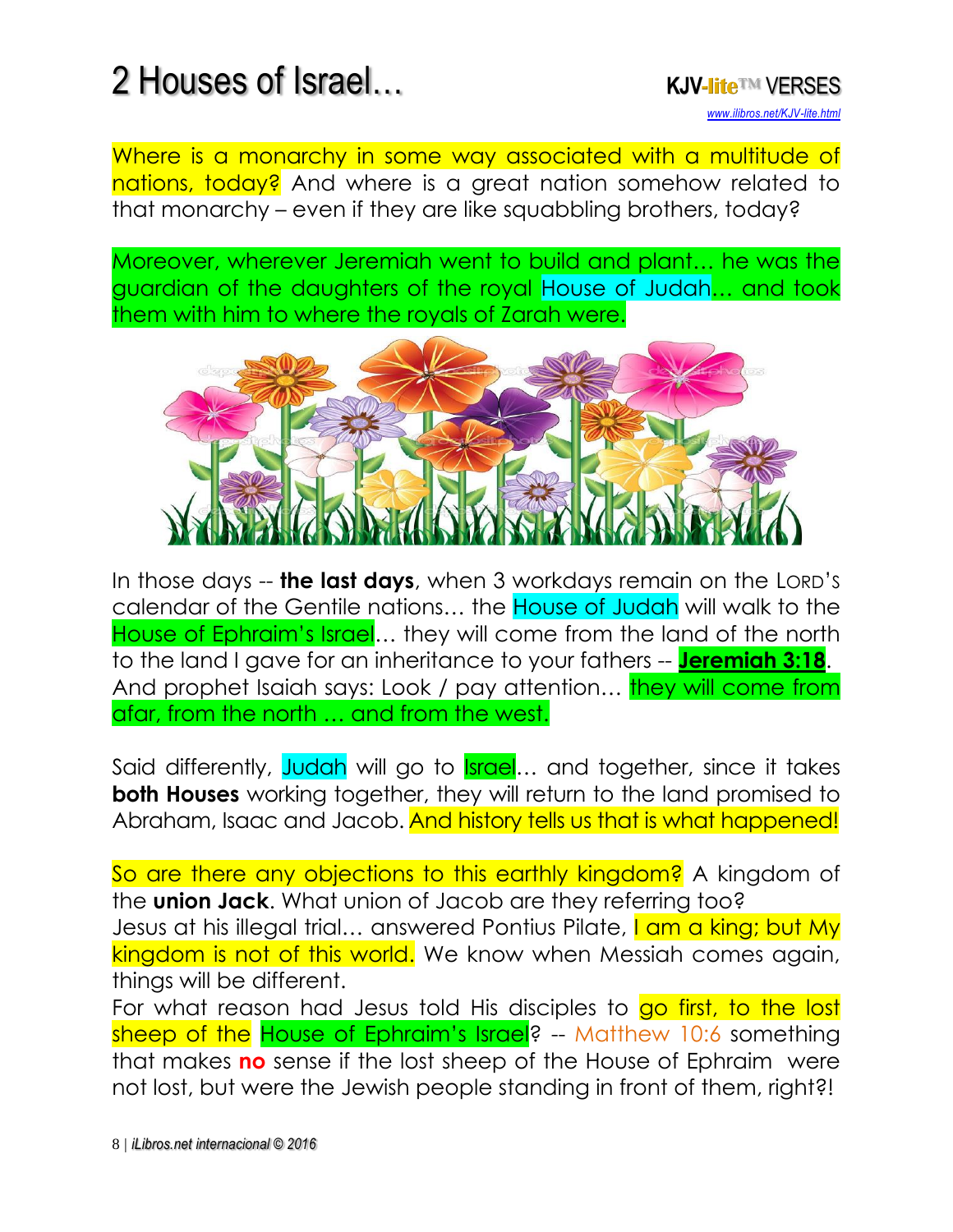Prophet Ezekiel said regarding the profane king Zedekiah... of the House of Judah, Remove the diadem; take off the crown; exalt the low; and abase the high -- a change was taking place.



*[www.ilibros.net/KJV-lite.html](http://www.ilibros.net/KJV-lite.html)*

The LORD God continues: I will **[1]** overturn, **[2]** overturn, **[3]** overturn, and then **no more,** until He comes whose right it is to reign -- **[Ezekiel 21:25-27](http://www.isa-net.org/pdf/EZEKIEL21vs18.pdf)**.

**Where did 3 overturns of the kingdom over ISRAEL take place?** (NOT 3 upheavals over tiny Judah)Let's do the math: let's put it all together piece by piece...  $1 + 1 + 1$ , okay?

Following royal Zarah…

**[1]** overturn, from Jerusalem... to Tara, Ireland; Check out: ancient Irish history**: [Scota mother of Scotland](https://www.youtube.com/watch?time_continue=8&v=ubGgkc72A0E)**

**[2]** overturn, from Tara hill, Ireland... to lona, Scotland;

**[3]** overturn, from Iona, Scotland... to London, England... **ISRAEL in** the isles and then **no more**… until He comes whose right it is to reign.

#### Can any one tell me why in Hebrew,

 $Brit+ish$  = Promised man, and  $Brit+ain$  = Promised land? Who gave them these promises? And why did the people of this island nation give the world the King James Version of the Bible, and in missions open up the world with the word of the Lord?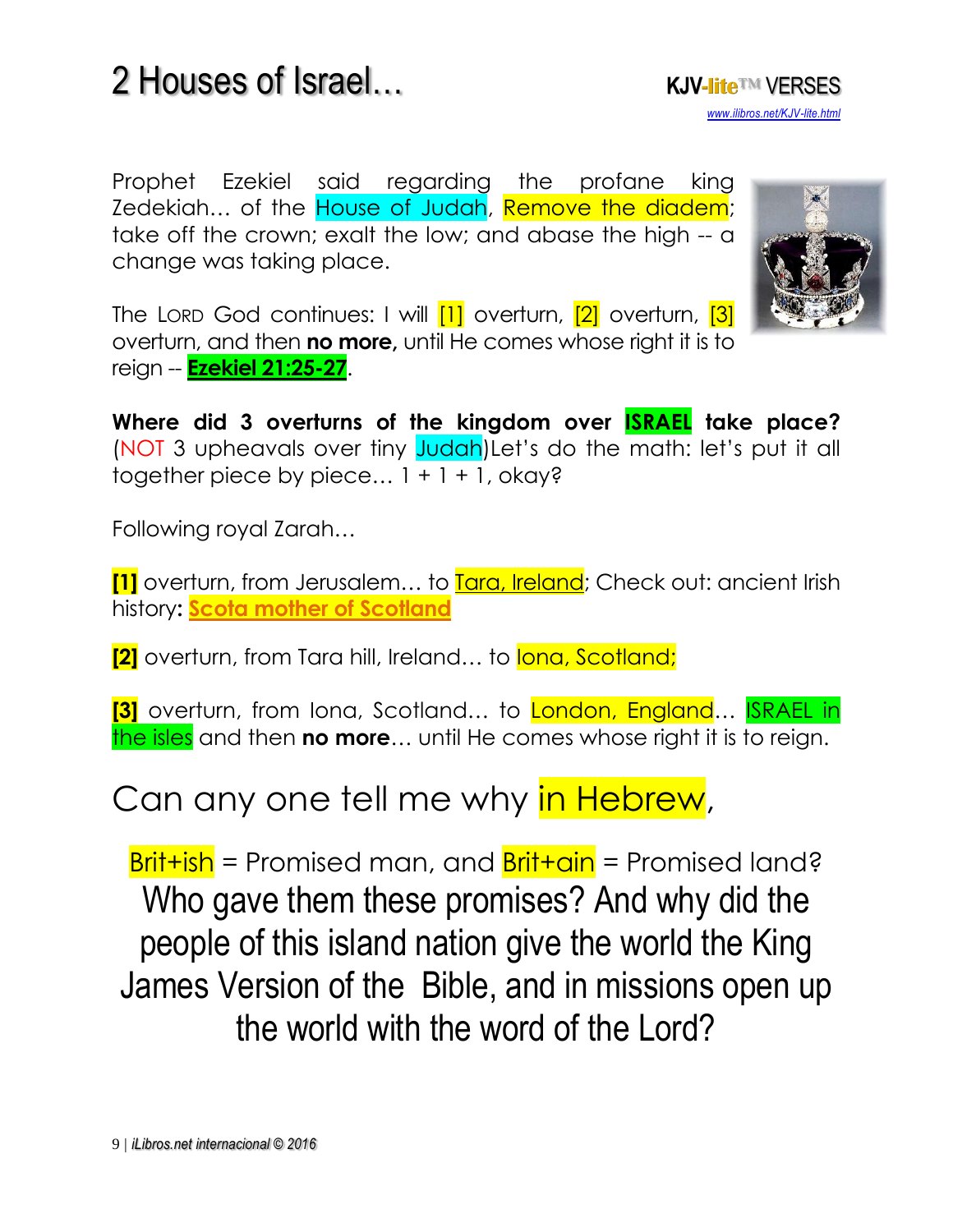#### The prophecy given Ezekiel in the valley of dry bones -

- Ezekiel 37; So, I prophesied as I was instructed, and as I prophesied, there was a noise -- a voice… and look, a shaking, and the bones came together… bone to bone…

And breath came into them, and they lived and stood on their feet, a very great army - - shook awake, probably getting prepared for the great Armageddon. Then, He said to me, Son of man, these bones are the whole house of Israel: look, they say, Our bones are dried, and our hope is lost -- no longer refreshed by the Word of God, no longer capable of coming to the waters, and freely drinking… either the streams had become polluted, or the hirelings were needing a little more \$\$\$.

Moreover, Son of man, **take one stick**, and write on it, For

Judah, and for those of **Israel his** companions…

Then, **take another stick**, and write on it, For Joseph, the stick of Ephraim, and all the **House of Israel** his companions -and why does the LORD God say: for Joseph?



Remember: Joseph's 2 half-Egyptian sons... the younger **Ephraim**, was given the birthright promises of Abraham, Isaac and Jacob… Ephraim would become **the greater commonwealth of nations**; Manasseh would become **[the great nation](http://www.isa-net.org/pdf/ISAIAH18vs1.pdf)**… [seen as the time of the Gentiles comes to a close.](http://www.isa-net.org/pdf/ISAIAH18vs1.pdf) Likely infiltrated by romans.

And join them one to another into one stick; and they will become one in your hand. And I will take the stick of Joseph, which is in the hand of Ephraim... with the stick of Judah, and make them one stick, and they shall be one in My Hand. And I will make them one nation in the land upon the mountains of Israel… So they will be My people and I will be their God… and my Beloved Servant will be king over them, and they all will have one Shepherd -- Ezekiel 37:16-25.

And this will not happen until Messiah returns to rule in great power and glory. So until this happens, **Israel** and Judah should be considered separate nations.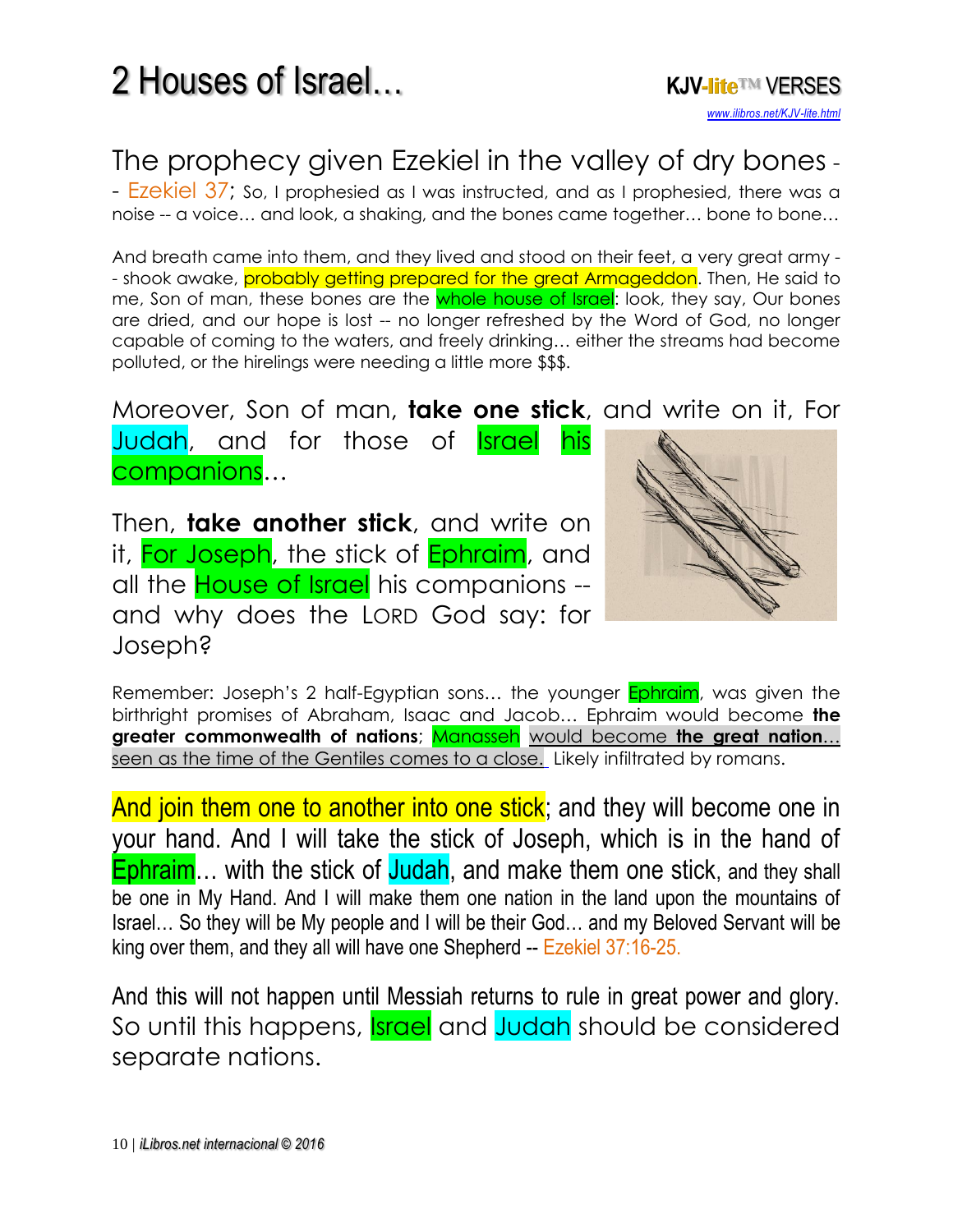And since **Israel** includes Ephraim the common-wealth and **Manasseh** the great nation both at the center of the earth; when we see **these 3 greatly bless centers** mentioned in prophecy, we should think: **3 specific leaders** – **3 specific shepherds** of those **ruled by God** and ask, what happened to them? Were they thankful and faithful?

Or did they grow disloyal, and dishonest to the living God? So they were infiltrated by the last roman govt of fools, that Daniel said will be smashing and destroying until the whole world is broken. That govt has lots of dreams, they fantasize they are a queen, so they think they are royal, but all they are is royal asses, they believe they are the bride of Christ (wrong chapter) **Come out of her My people.** All they are is the great STD infected whore; they sit on many waters and have ambitions of global domination, but at best, in spite of what some in the church suggest, their monstrous global govt will succeed – and you get the impression… starting tomorrow or the next week you will be unable to buy or sell without taking some mark on your forehead or arm or in some vaccination, or… or somewhere. As if our creative Lord has to sit around for the next 2000 years while fools over populate the world.

Zechariah 2500 years ago already told us about **these 3 leaders** of those **ruled by God** and what happened; and yes, God came to a conclusion. Check it out: **[3 faithless shepherds.](http://www.isa-net.org/pdf/ZECHARIAH11vs1.pdf)** has this begun? Not until He comes and grabs His people to be with Him; then He will ramp up dealing with the admiring wannabes of the 4<sup>th</sup> roman beast, who infiltrated and destroyed the world.

Don't worry about them; but watch the calendar for the Lord Jesus - Messiah of God who comes to rule the nations and His kingdom will increase forever, which makes you want to shout, **Hallelujah!** Doesn't it?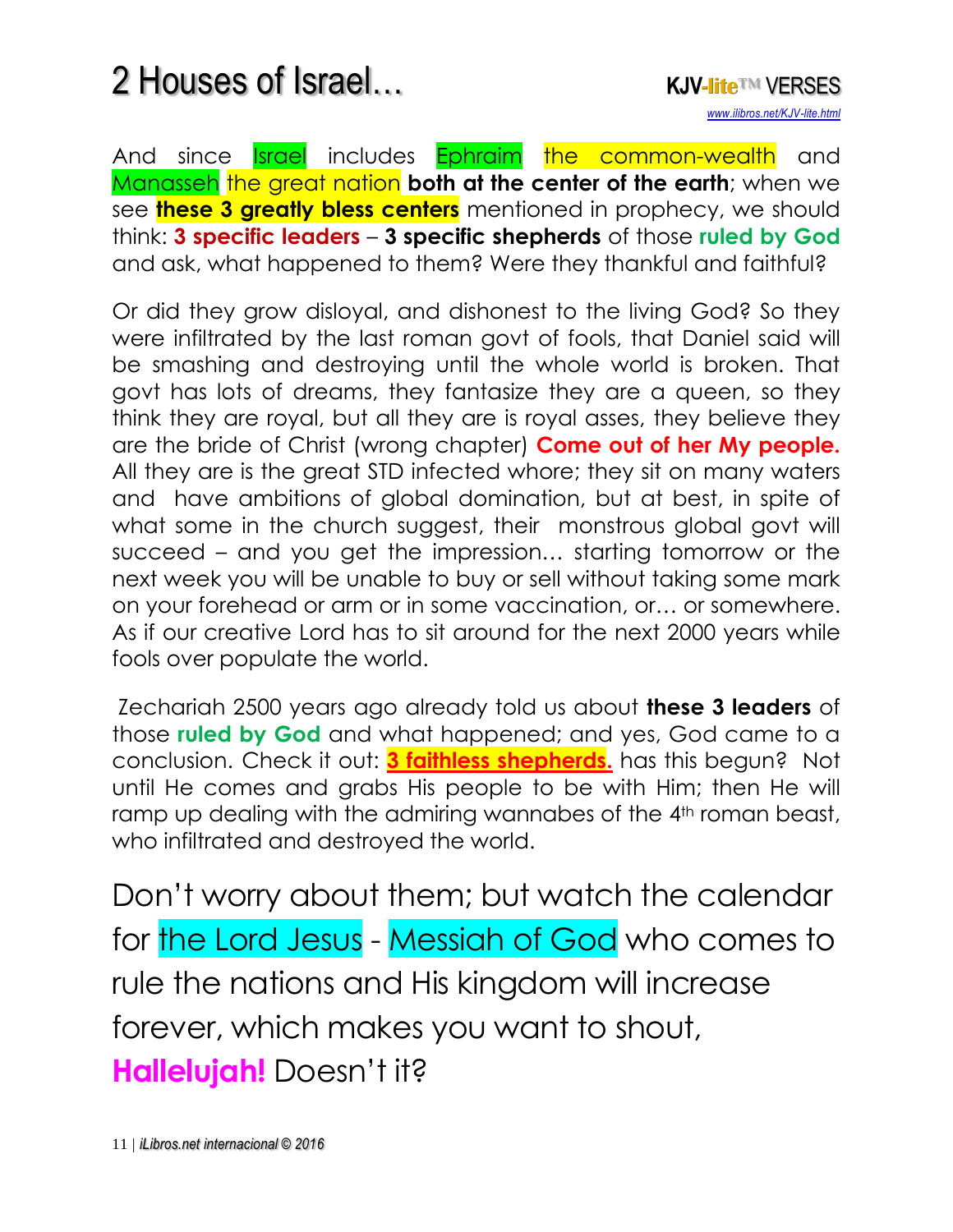

Recently, I heard a scholarly discussion on the 10 Lost Tribes of Israel, given by diligent messianic pastors who look for Jesus as their soon returning Messiah. Here are several facts regarding the lost tribes of the **House of Israel** that most people do not know, beginning with:

The **first** exodus by sea; following the time of Egyptian slavery, recorded by Diodorus Siculus – those who left Egypt formed the Greek and Roman City States, and their later westward movement to the Iberian Peninsula, then to Ireland and Scotland; most of the tribes of Israel never returned to the land of Abraham. Check out: **[The Promises of God](http://www.ilibros.net/Promises.html)  [to Abraham, Isaac and Jacob](http://www.ilibros.net/Promises.html)**

The **second** exodus, what Moses recorded: those who went with him through the wilderness, who enter the land promised to them; then 700 years later due to their faithlessness, and rejection of [God's Covenant of promise](https://youtu.be/YjrxHqNy5CQ) at Sinai in Arabia; they went into Assyrian captivity; and resettled at the foot of the Caucasus Mountains. They were lost to recorded history; until recent tracing DNA as tribal groups crossed the Russian steppes; some turning south toward Turkey and Romania; others turning northward to Scandinavia.

The language spoken in Wales is so similar to the Hebrew language, that most Jewish people who visit Wales have little difficulty communicating.

The language of the Carthaginian Empire -- northern Africa during the  $7<sup>th</sup>$  to  $3<sup>rd</sup>$ centuries BC, had the same Hebrew language and coinage as in Jerusalem and Phoenicia (modern day Lebanon) trading with Tarshish -- southern Spain and regions beyond – bringing us to [the 10 Lost tribes in America](https://youtu.be/LOfvt_GiIb0) and the extensive covered up information, due to our genius 21st century **educators** peddling their **Darwinian religion**: that **they believe**: we all came from monkeys, who miraculously came from trees and rocks, that miraculously came from nothing. Check out: [Dr. James Tour setting straight the](https://youtu.be/il3z5SuqWgU)  [difference between fact and theory.](https://youtu.be/il3z5SuqWgU)

But the American native population **in all parts of the North American continent**… have customs, names and songs within their earliest oral traditions…. that are ancient Hebrew at root. We're not referencing the Mormon religion, or British Israelism; we simply acknowledge the archeological evidence of the ancient Hebrew language… imprinted in the copper mines of northern Michigan, etched on rocks throughout the country; and imbedded in the historic uniqueness of various native American tribes like the blond **Mandan Indians** of **the Dakotas**, the **lower Sioux Indians** of **Redwood Falls Minnesota**; the **Cherokee Indians of Appalachia**; and many others with tribal markers showing their Hebrew connections,

Listen to **[Dr. Stephen Pigeon](http://www.cepher.net/blog.aspx)** and his scholarly discussion of **the 10 Lost tribes of Israel in** [North America](https://youtu.be/LOfvt_GiIb0) examining the various Hebrew names found within these different tribal groups. Yesha, Yeshuah, Yasha, Yashuah, Yosha, Yoshuah; Jesus, Joshua… as many ask what is the accurate pronunciation of His Name?